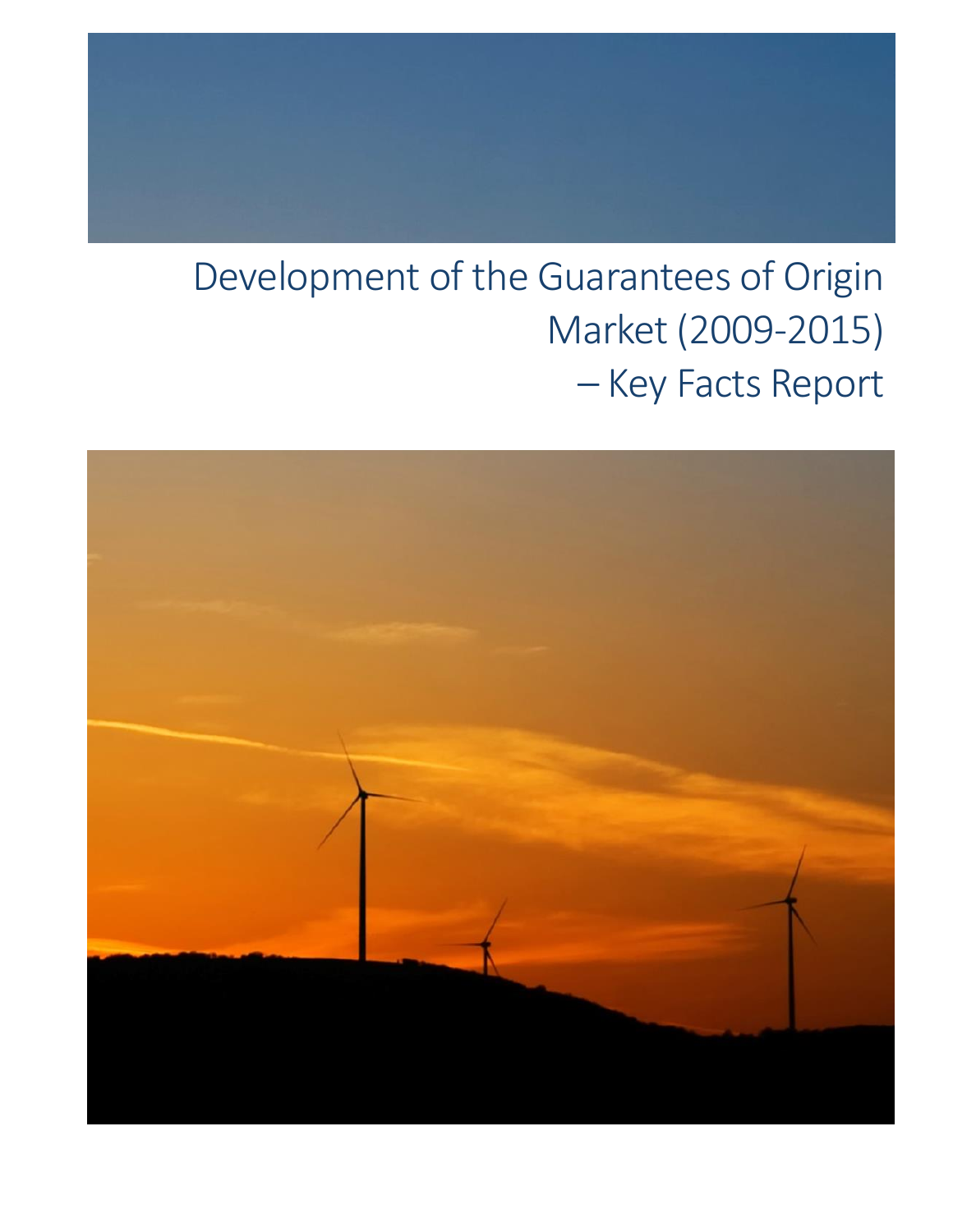

Development of the Guarantees of Origin Market (2009-2015)

– Key Facts Report

27.05.2016

Authors: Leticia David

Markus Klimscheffskij

Grexel Systems Ltd.

Lautatarhankatu 6

00580 Helsinki

Finland

+358 9 4241 3167

http://www.grexel.com/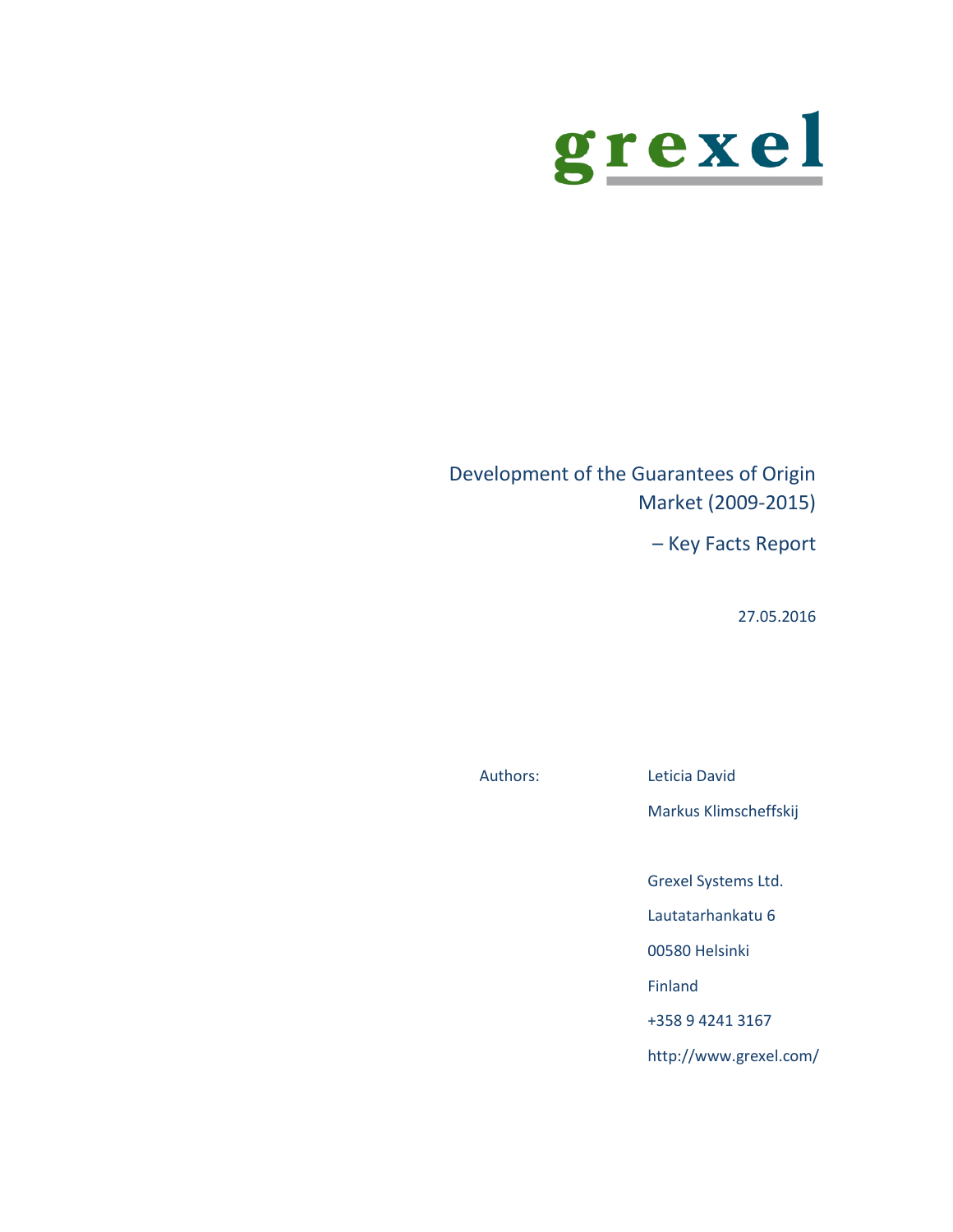# Contents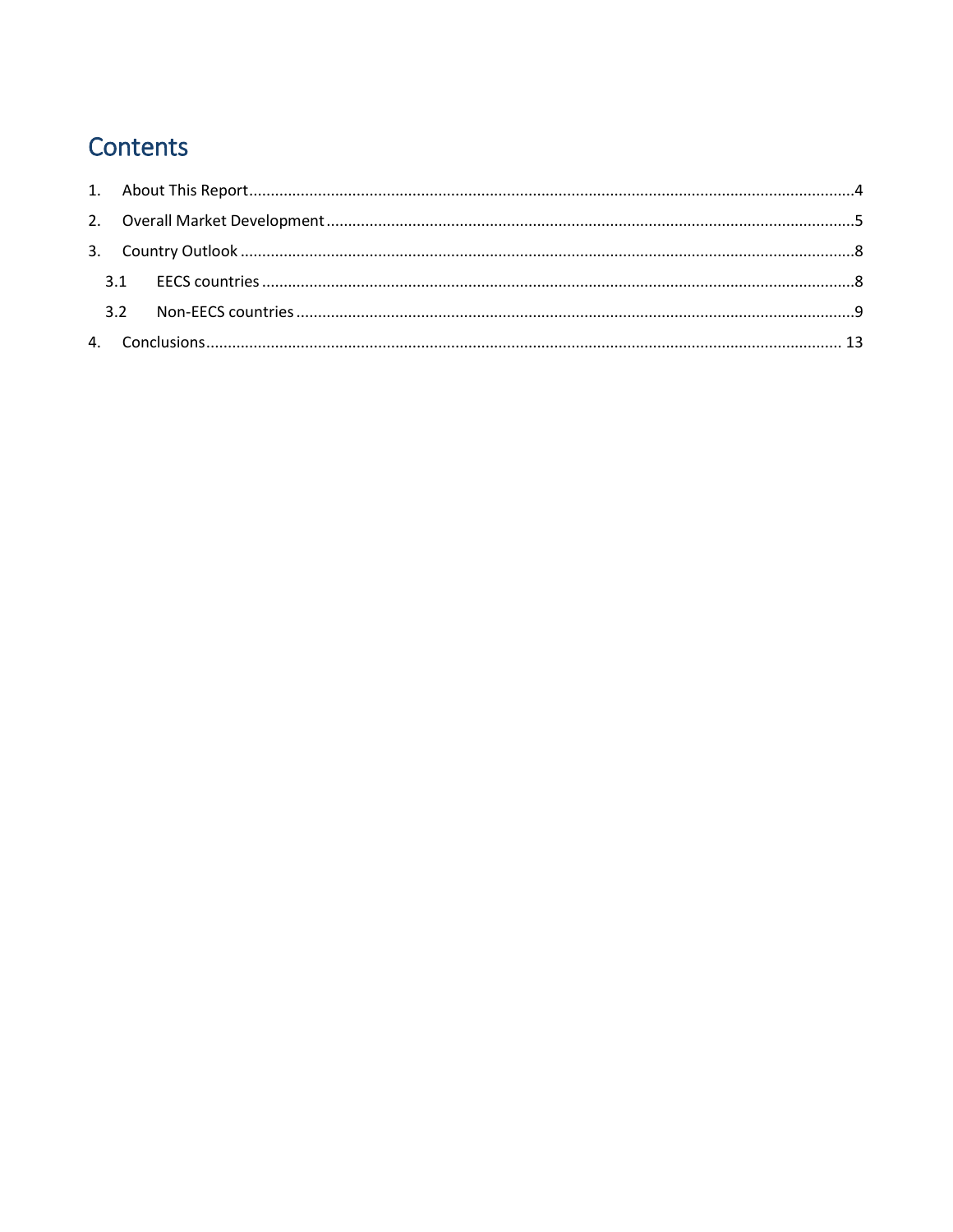

## <span id="page-3-0"></span>1. ABOUT THIS REPORT

This report was written by Grexel® on request of RECS International and it brings an outlook of the Guarantee of Origin Market between 2009 and 2015. The analysis considers renewable electricity production volumes, issuing and cancellation volumes of Guarantees of Origin, production non –eligible for certification due to support schemes (e.g. Feed-in tariffs) and analyses how these variables have changed during the period in question.

31 European countries were selected for this analysis: Austria, Belgium, Bulgaria, Croatia, Czech Republic, Cyprus, Denmark, Estonia, Finland, France, Germany, Greece, Hungary, Iceland, Ireland, Italy, Latvia, Lithuania, Luxembourg, Netherlands, Norway, Portugal, Romania, Serbia, Slovakia, Slovenia, Spain, Sweden, Switzerland and United Kingdom.

The electricity production and consumption data came from detailed monthly production statistics from ENTSO-E<sup>1</sup>. EECS issuing and cancellation figures are from AIB's statistics<sup>2</sup>. In addition, national GO figures were collected from countries' national GO market reports, national contacts and from RE-DISS's country profiles<sup>3</sup> or, where not easily available, the national figures were estimated. Finally, renewable volumes non-eligible for certification came from local energy authorities' reports.

This is the second report in a series; a similar report was produced last year analysing the market development up to 2014. Compared to the previous report, some considerable improvements were made concerning German feed-in tariff volumes as well as national GO data of the UK and Greece. Also, Serbia was added to the list of countries analysed. Furthermore, compared to last year's report, less data was estimated due to sooner availability of AIB Q4 statistics for 2015 and Entso-e production statistics. It should be noted that when the report for 2014 was published, some of the data for 2014 was still unavailable and estimations were needed. This data is now updated, which along with the generic improvements, leads to differences in past year figures when comparing to the last year report.

Certain missing issuing and cancellations figures in the AIB statistics were estimated taking into account previous year's volumes for same period. In cases where public data on National GOs was unavailable, assumptions were made based on existing information and knowledge as well as through national contacts. Nonetheless, possible national GO statistics for Bulgaria, Latvia, Lithuania, Poland, Romania, Slovakia and Portugal are missing.

l

<sup>&</sup>lt;sup>1</sup> Source: <u>https://www.entsoe.eu/db-query/production/monthly-production-for-a-specific-country</u>

<sup>&</sup>lt;sup>2</sup> Source: [http://www.aib-net.org/portal/page/portal/AIB\\_HOME/FACTS/Market%20Information/Statistics.](http://www.aib-net.org/portal/page/portal/AIB_HOME/FACTS/Market%20Information/Statistics) Note: Issuing volumes came from production data and cancelation volumes from transaction data.

<sup>&</sup>lt;sup>3</sup> Source:<http://www.reliable-disclosure.org/documents/>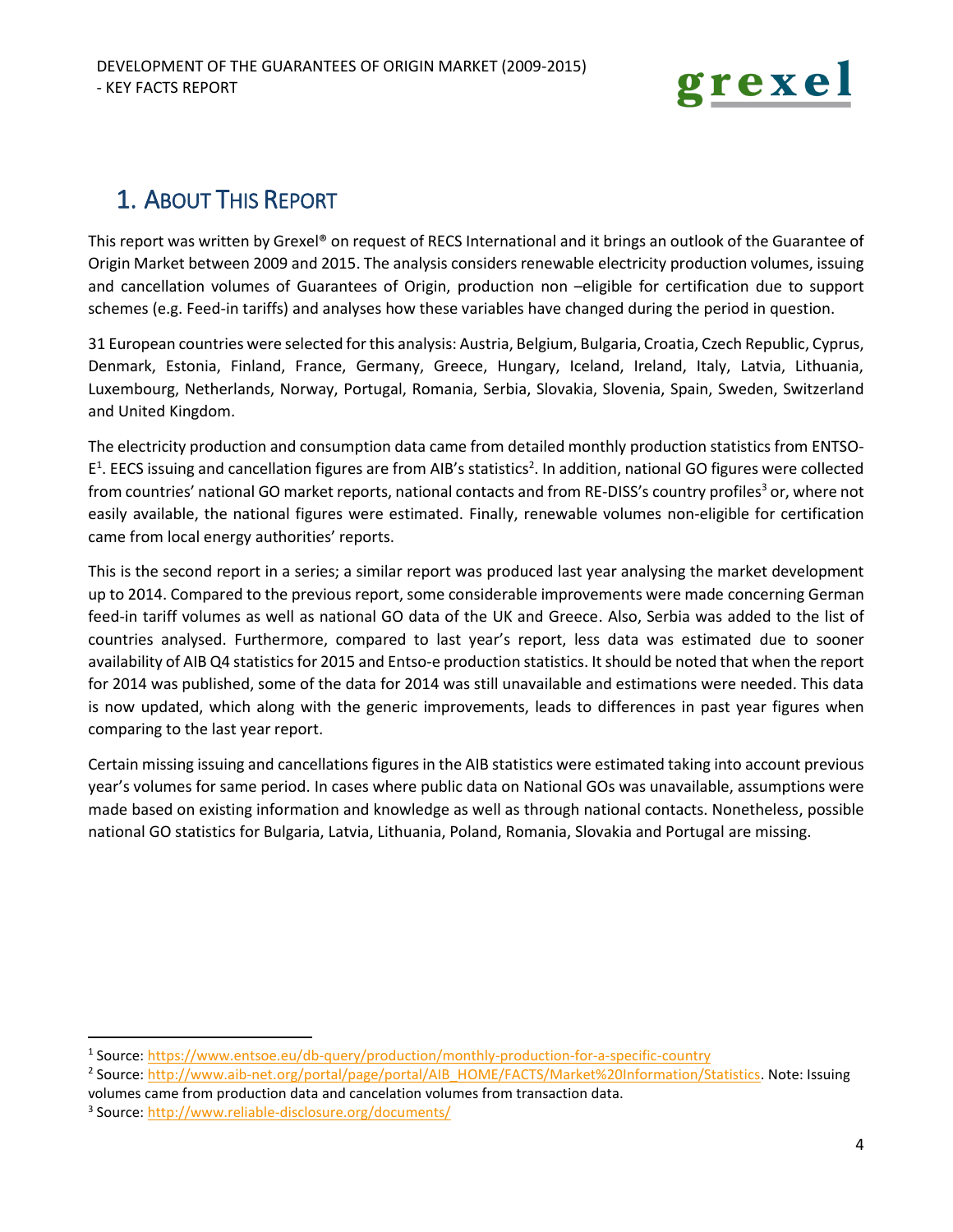

## <span id="page-4-0"></span>2. OVERALL MARKET DEVELOPMENT

The figure below displays issuing and cancellations volumes between 2009 and2015, considering 1) EECS-GO and 2) national GOs, 3) production, which is supported and therefore not certified, and 4) the rest of the renewable production (Available). The following trends were identified:

- 2015 reached a new record in cancellations volumes: 557TWh of certified electricity, a 4% increase from 2014 (535Twh<sup>4</sup>). It is possible to see from the graph, however, that the growth rate decreased from the 20% between 2013 and 2014.
- On the other hand, issuing volumes remained stable, decreasing only 0,6%, from 545TWh in 2014 to 541TWh in 2015.
- The increase in cancellations together with the decrease in issuing volumes, created for the first time a shortage of supply in 2015. This scarcity of supply marks a turning point for the development of Guarantees of Origin, setting the market in a good state for 2016 and the years to come.
- In certain countries<sup>5</sup>, renewable energy support scheme (e.g. Feed-in tariff) is linked to the disclosure system so that supported volumes are allocated to the customer through the support system. No GOs are thus issued for this volume and it is marked as Supported – not certified in the figure below. The supported – not certified volume grew by 12,5% between 2014 and 2015 (from 192TWh to 216TWh).
- When comparing production, issuing and supported–not certified figures, there still seemsto be a notable share of idle capacity. In 2015, 359TWh is still available for certification and represents 32% of total RE production, a higher share than previous years due to increase in RE production. It should be noted, however, that RE production also includes non-EECS countries.

1

<sup>4</sup> Revised figures. The previous year report mentioned that 492TWh was cancelled in 2014. But as the previous report also noted, there was inaccuracies in that year's report especially for Q4 EECS Statistics.

<sup>5</sup> Not all countries that have a support policy in place exclude supported production from GO certification. In this report it is assumed that, from the countries analyzed, only France, Germany, Ireland and Portugal have such practice.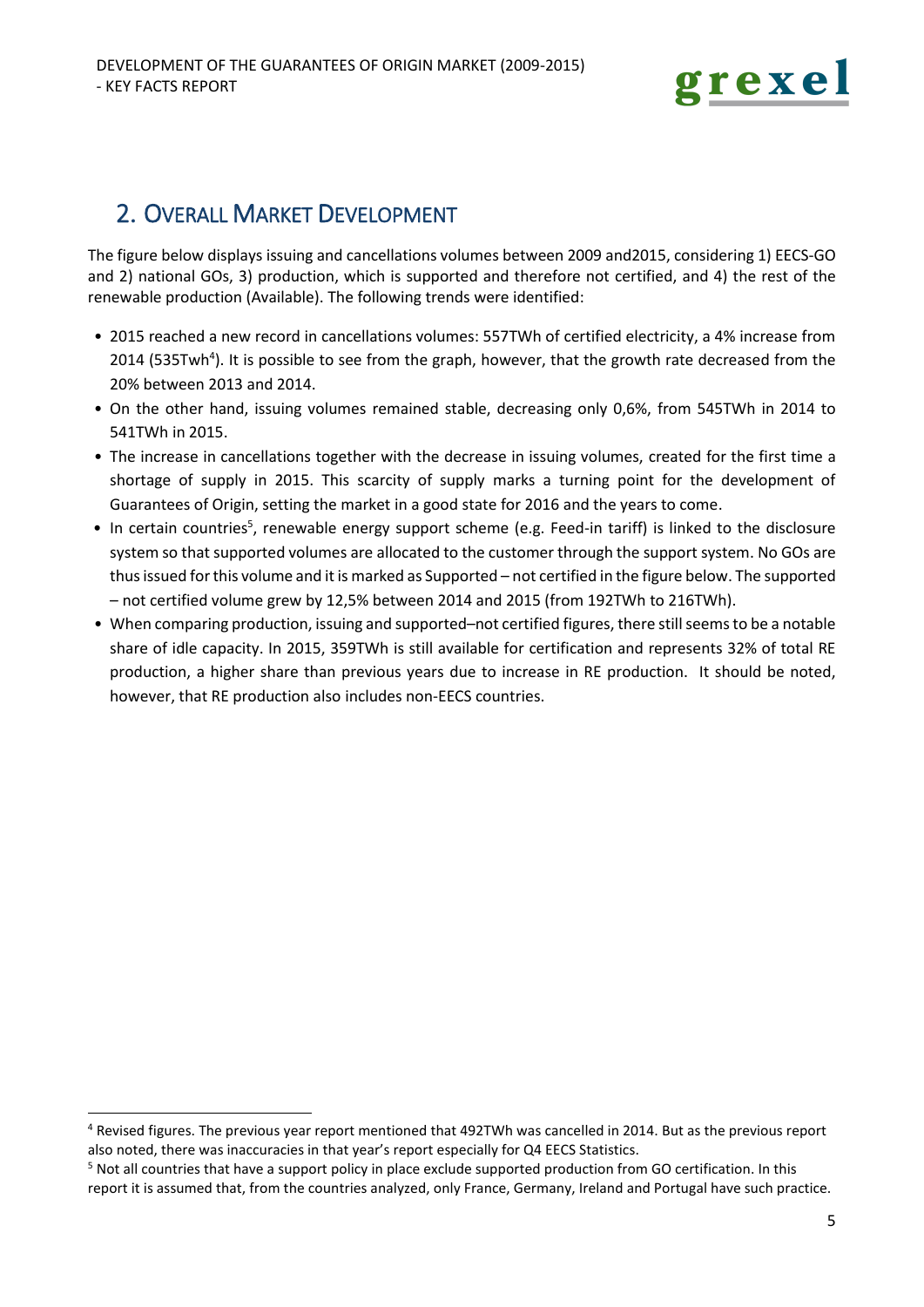



Figure 2.1 – GO Market Development

The Compound Annual Growth Rate [\(CAGR\)](http://en.wikipedia.org/wiki/Compound_annual_growth_rate) between 2009 and 2015 brings an interesting perspective. CAGR is a smooth growth rate that reduces the effect of volatility between years. It better reflects the growth during a period of time that includes more than 2 years than a simple average. According to Figure 2.2, RES production has grown at an average of 7,2% a year, while issuing has grown at an average rate of 9,4% and supported non-certified at 14,5%. Finally, cancellations have grown at rate of 14,8%. This indicates that at a longer time interval the market is getting shorter even when considering increase in RE production.



Figure 2.2 – Compound Annual Growth Rate (2009-2015)

As a rough estimation, CAGR rates may be applied to gain a future outlook of the market. According to Figure 2.3, assuming past growth rates, GO cancellations would reach the total available volume by 2021. This of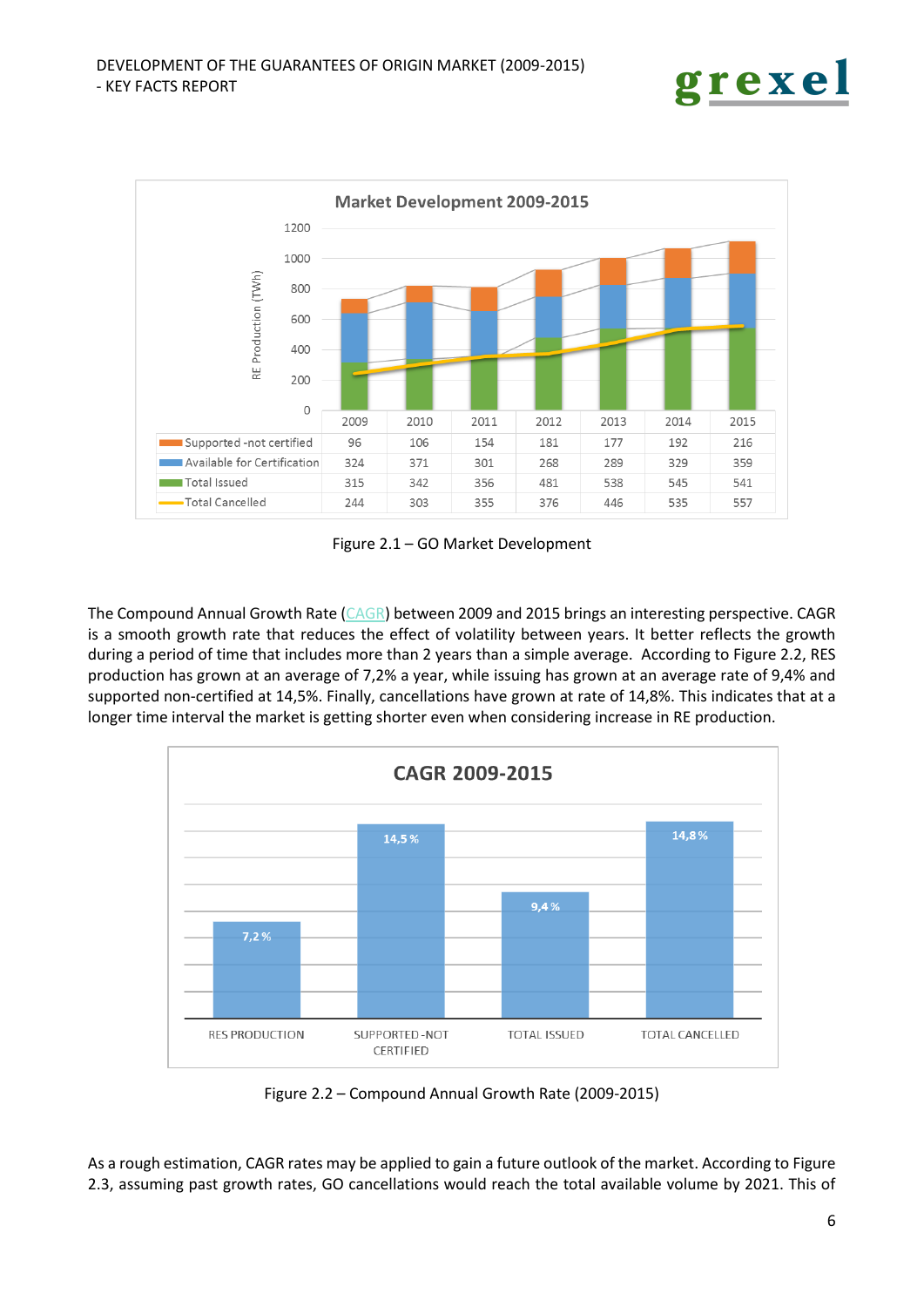

course presumes that the remaining available potential can be easily included into the GO system. Because much of the remaining potential is in countries outside the EECS system, and because increases in issuance have been slow during the past years, it is possible that scarcity of supply will become an increasing factor already in the coming years.

However, several reservations should be made on the simple analysis of Figure 2.3. Firstly, new EECS countries might temporarily shift the balance and make new supply available to the international market. For example, Spain joined the AIB in early 2016 and the effect of this remains to be seen. However, it is not possible to export Spanish GOs in receipt of feed-in tariff<sup>6</sup>, which reduces the possible effect that Spain might have on total EECS supply. Secondly, the analysis does not consider regulative developments, which play a major role in the GO market. For example, all energy sources might become eligible for GOs as proposed by AIB, or the volume of supported not-certified might undergo changes, both of which have fundamental effects on the market. After the revision of the RES Directive (expected in 2017), the future regulative environment for GOs will become clearer.



Figure 2.3 – Forecasted Market Growth

Figure 2.4 compares production and consumption figures (left bar and right bar, respectively). It is important to note that on the supply side, remaining potential is represented by the blue bar (RE production eligible and non-issued) whereas on the demand side remaining potential equals the whole light grey bar (uncertified consumption). Naturally, actual demand can never pass supply (as a cancelled GO needs to be issued), but the graph clearly shows that there is a shortage of supply potential (RE production) compared to the overall demand potential (electricity demand in Europe).

<sup>6</sup> Source: <u>http://www.aib-</u>

**.** 

[net.org/portal/page/portal/AIB\\_HOME/FACTS/AIB%20Members/Domain\\_Protocols/Domain%20Protocol%20EECS7%](http://www.aib-net.org/portal/page/portal/AIB_HOME/FACTS/AIB%20Members/Domain_Protocols/Domain%20Protocol%20EECS7%20-%20%20SPAIN%20%20-%2018%20Feb%202016%20v2%20-%20clean.pdf) [20-%20%20SPAIN%20%20-%2018%20Feb%202016%20v2%20-%20clean.pdf](http://www.aib-net.org/portal/page/portal/AIB_HOME/FACTS/AIB%20Members/Domain_Protocols/Domain%20Protocol%20EECS7%20-%20%20SPAIN%20%20-%2018%20Feb%202016%20v2%20-%20clean.pdf)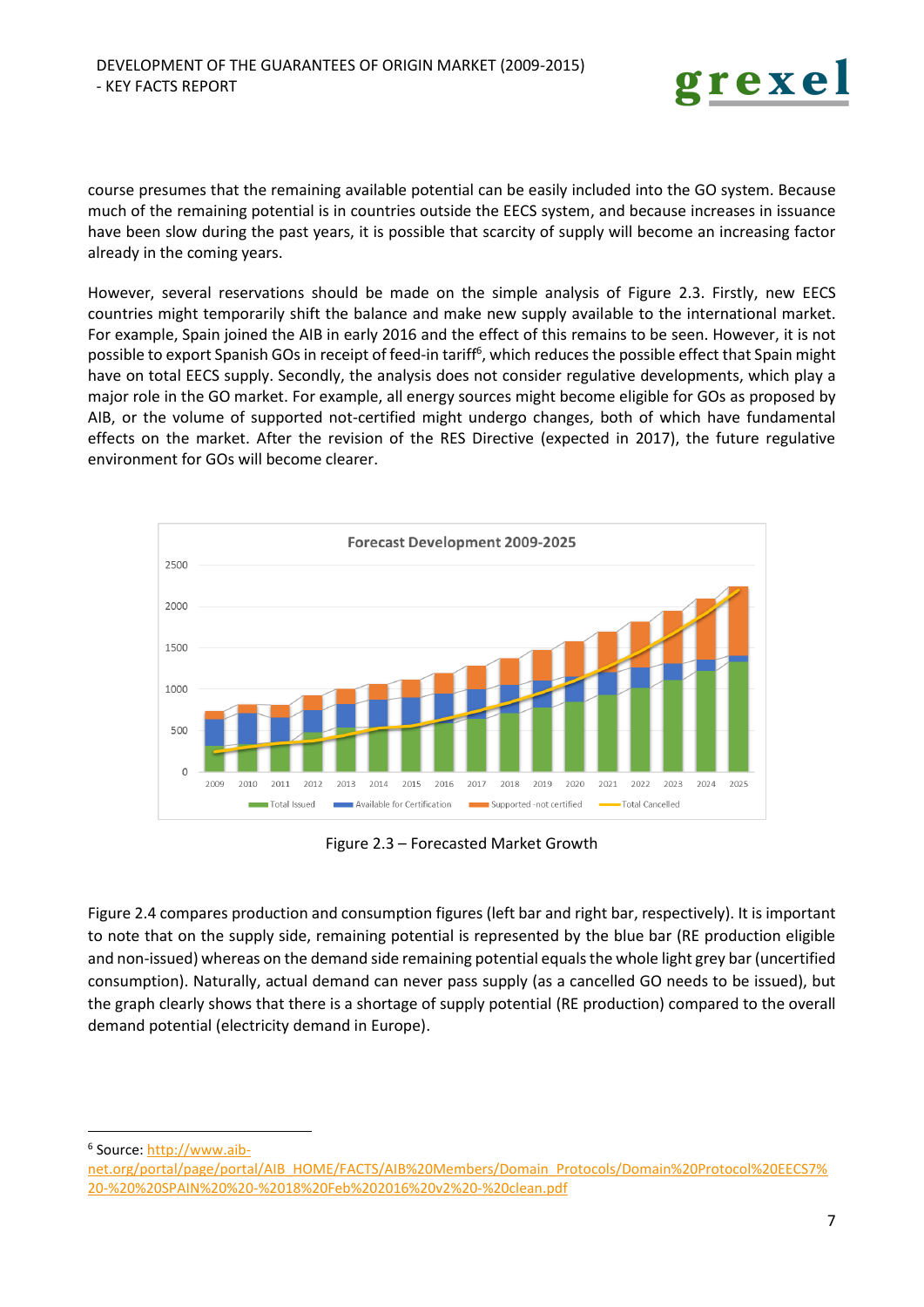



Figure 2.4 – Production vs Consumption

## <span id="page-7-0"></span>3. COUNTRY OUTLOOK

<span id="page-7-1"></span>As in the previous year's report, the study divides the countries analysed into 4 groups. This time the countries were divided based on AIB membership status and volume of RE Production: 1) Large EECS countries 2) Small EECS countries, 3) Large non-EECS countries, 4) Small non-EECS countries. Note that the categorization has changed from the previous report.

## 3.1 EECS COUNTRIES

The first country group contains EECS countries with high volume of production of electricity from renewable energy sources. These countries are Austria, Finland, France, Germany, Italy, Norway, Portugal, Sweden and Switzerland for which data shown in Figure 3.1 at the end of this section.

The second country group (Figure 3.2), contains EECS countries with low volume of production of electricity from renewable energy sources. These countries are Belgium, Croatia, Czech Republic, Denmark, Estonia, Iceland, Ireland, Luxembourg and the Netherlands.

The following observations were made on EECS countries:

- Norway, Germany and Italy stand out with RE production volumes over 100 TWh.
- In Austria, and the Netherlands 100% of RE production is issued. Sweden, Denmark and Norway follow close behind (their shares for 2015 are 98,1%, 94,07% and 91,2% respectively).
- Available volumes in Denmark, Finland, Norway and Switzerland increased slightly in 2015, but this might be due to not all 2015 generation being issued yet at the time when data for this report was collected. At the same time, the figure shows that in Iceland's issuing volumes dropped significantly from 2014.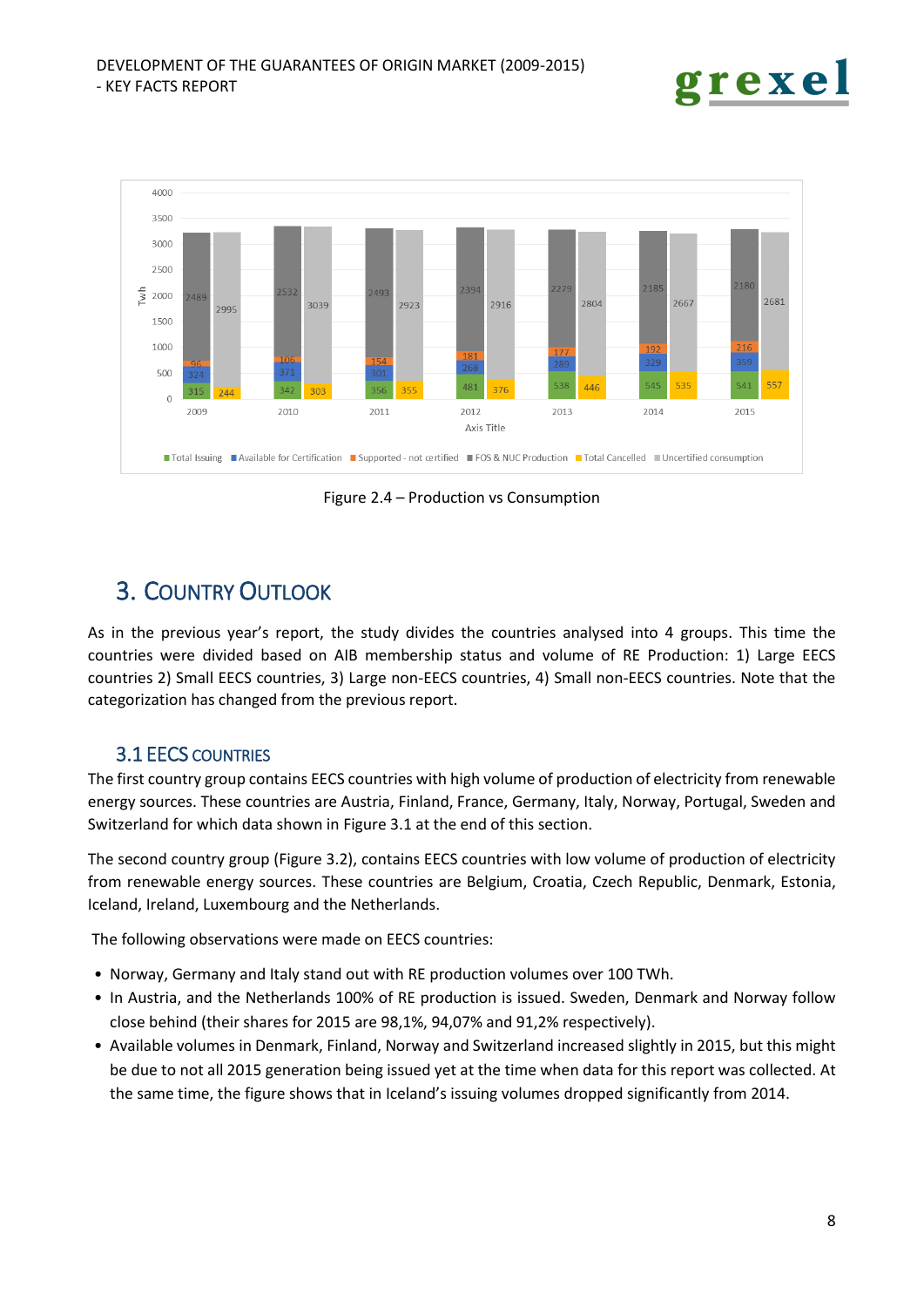

- In some EECS countries a high share of renewable production is not issued a GO which, especially in Germany (and to lesser extent also in France), is due to the legislation preventing supported production from receiving GOs.<sup>7</sup>
- Between 2014 and 2015 the AIB lost and gained members. Czech Republic is no longer issuing EECS certificates or connected to the AIB HUB starting from late 2015. Portugal also resigned from AIB membership in 2015 due to a change of Issuing Body (but remains as a sizeable potential newcomer as the new Issuing Body might join the AIB in the future. On the other hand, in 2015 Ireland became an EECS member. As a result, the market lost less of 1TWh of supply (looking at Portugal and Czech Republic issuing figures) but gained close to 4TWh of new Irish certificates.
- Cancellation volumes give the best indication of the GO market in a country as they demonstrate actual demand. It is notable that the cancellation volumes in the countries of this group are relatively high compared to issuing volumes (apart from Norway). This means that the home market demand is strong in well-established GO markets, which might be due to a sound disclosure regime.
- Cancellations in Belgium and Netherlands are particularly high when compared to their RE production and issuing volumes. Still, it is worth highlighting that cancellations in Belgium, Finland and Switzerland have slightly decreased in the last year.
- In Germany, the home market demand is high and, due to the restriction in GO issuance, this demand has to be largely met with foreign GOs.
- Italy also had restrictions on production that receives support. But the Italian disclosure system underwent significant regulative changes in late 2013, dropping such restrictions what clearly had a positive effect on GO demand in 2014 and 2015, although issuing has dropped from 2013's level.
- <span id="page-8-0"></span>• The French situation is similar to Italy. France's Issuing Body changed in 2013 resulting in lower issuing and cancellations. However, 2015 shows small increase in cancellation volumes

### **3.2 NON-EECS COUNTRIES**

**.** 

Non-EECS countries are represented in the two last groups of this study. The first country group (Figure 3.3), contains Non-EECS countries with high volume of production of electricity from renewable energy sources. These countries are Romania, Spain and the UK and might cause a significant shift in the EECS market if/when they join the EECS market.

The second country group (shown in Figure 3.4) contains Non-EECS countries with low volume of production of electricity from renewable energy sources. These countries are Bulgaria, Cyprus, Greece, Hungary, Latvia, Lithuania, Poland, Serbia, Slovakia and Slovenia.

The following observations were made on Non-EECS countries:

• Together, non-ECCS countries account for more than 260TWh of renewable production in 2015, which is more than the RE production of Norway and Italy  $(2^{nd}$  and  $3^{rd}$  largest RE producers) combined.

<sup>&</sup>lt;sup>7</sup> Though in France it is possible for the buyer of supported electricity to obtain a GO: [http://www.aib](http://www.aib-net.org/portal/page/portal/AIB_HOME/MEMBERS_SECTION/DOMAIN_PROTOCOLS/DPs_Approved/France/Standard-Terms-And-Conditions_France_20130410.pdf)[net.org/portal/page/portal/AIB\\_HOME/MEMBERS\\_SECTION/DOMAIN\\_PROTOCOLS/DPs\\_Approved/France/Standard-](http://www.aib-net.org/portal/page/portal/AIB_HOME/MEMBERS_SECTION/DOMAIN_PROTOCOLS/DPs_Approved/France/Standard-Terms-And-Conditions_France_20130410.pdf)[Terms-And-Conditions\\_France\\_20130410.pdf](http://www.aib-net.org/portal/page/portal/AIB_HOME/MEMBERS_SECTION/DOMAIN_PROTOCOLS/DPs_Approved/France/Standard-Terms-And-Conditions_France_20130410.pdf)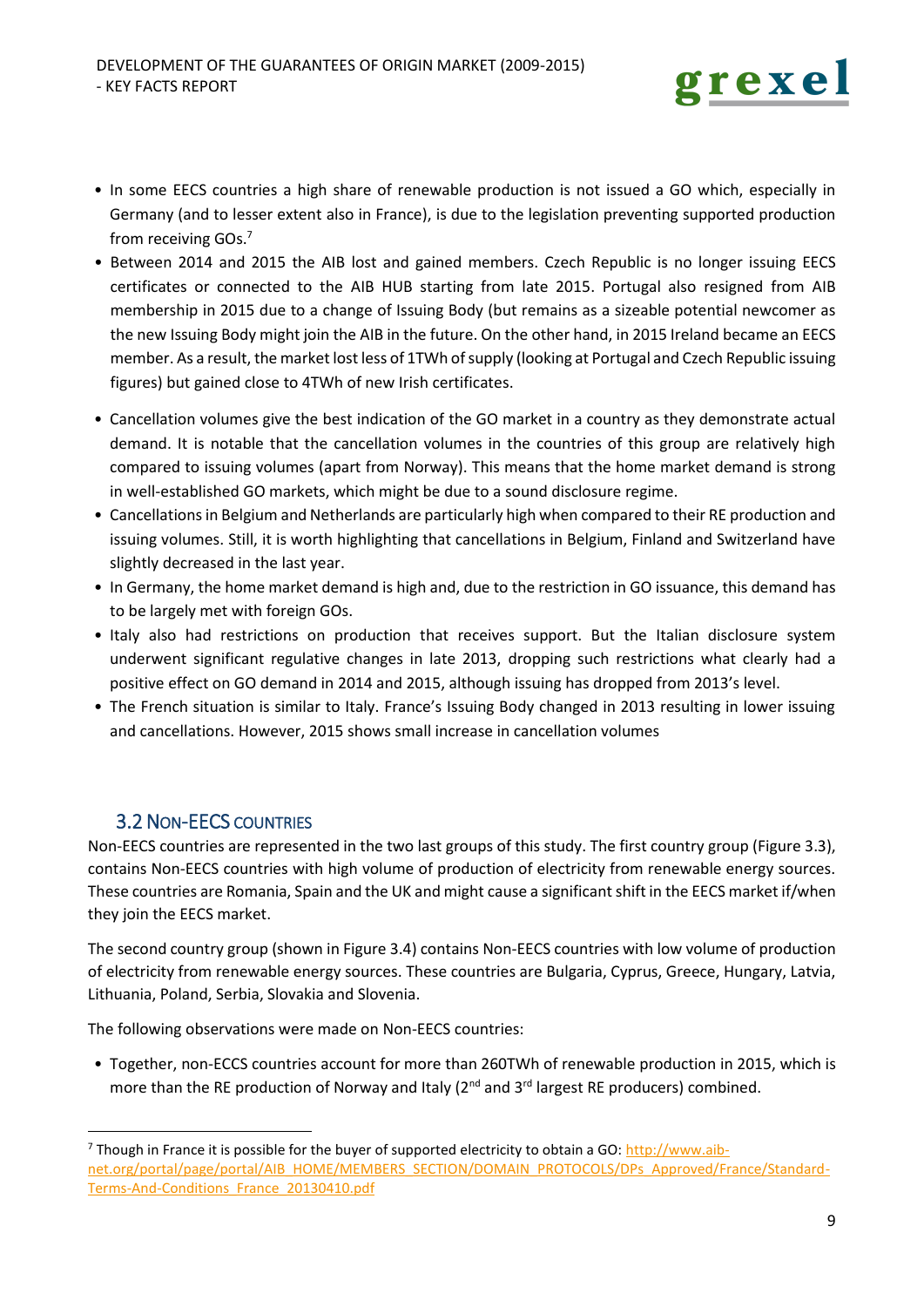

- In 2015, Spain was the fourth largest RE producer in Europe (dropped one position since 2014). At the same time, the country has more than 75% of its RE production issued. Note that all GOs issued in Spain are assumed as cancelled because Spanish electricity disclosure legislation does not require a cancellation of GO for use in supplier fuel mix (the supplier simply has to hold the GO in its account on the disclosure deadline 31.3.). Therefore, all GOs in the Spanish registry are used for disclosure. As mentioned, Spain joined the AIB in early 2016, the effect of which remains to be seen although restrictions apply on export of supported generation.
- Renewable generation in UK has been growing rapidly and, should the country link its system with the AIB, a large amount of new supply and demand would enter the EECS market.
- Among smaller countries, some might join the EECS market in the newer future. According to the AIB's Annual report<sup>8</sup>, Greece is in the middle of a member application process, and discussion have progressed with Serbia, Hungary and Slovakia.
- Cancellations are very low or inexistent in small non-EECS countries group. This might be resulting from infrastructure for GOs and electricity disclosure not being fully set up or being implemented only recently.

1

<sup>8</sup> AIB 2015 Annual Report: [http://www.aib](http://www.aib-net.org/portal/page/portal/AIB_HOME/NEWSEVENTS/Annual_reports/2015_AIB_AnnualReport_F.pdf)net.org/portal/page/portal/AIB\_HOME/NEWSEVENTS/Annual\_reports/2015\_AIB\_AnnualReport\_F.pdf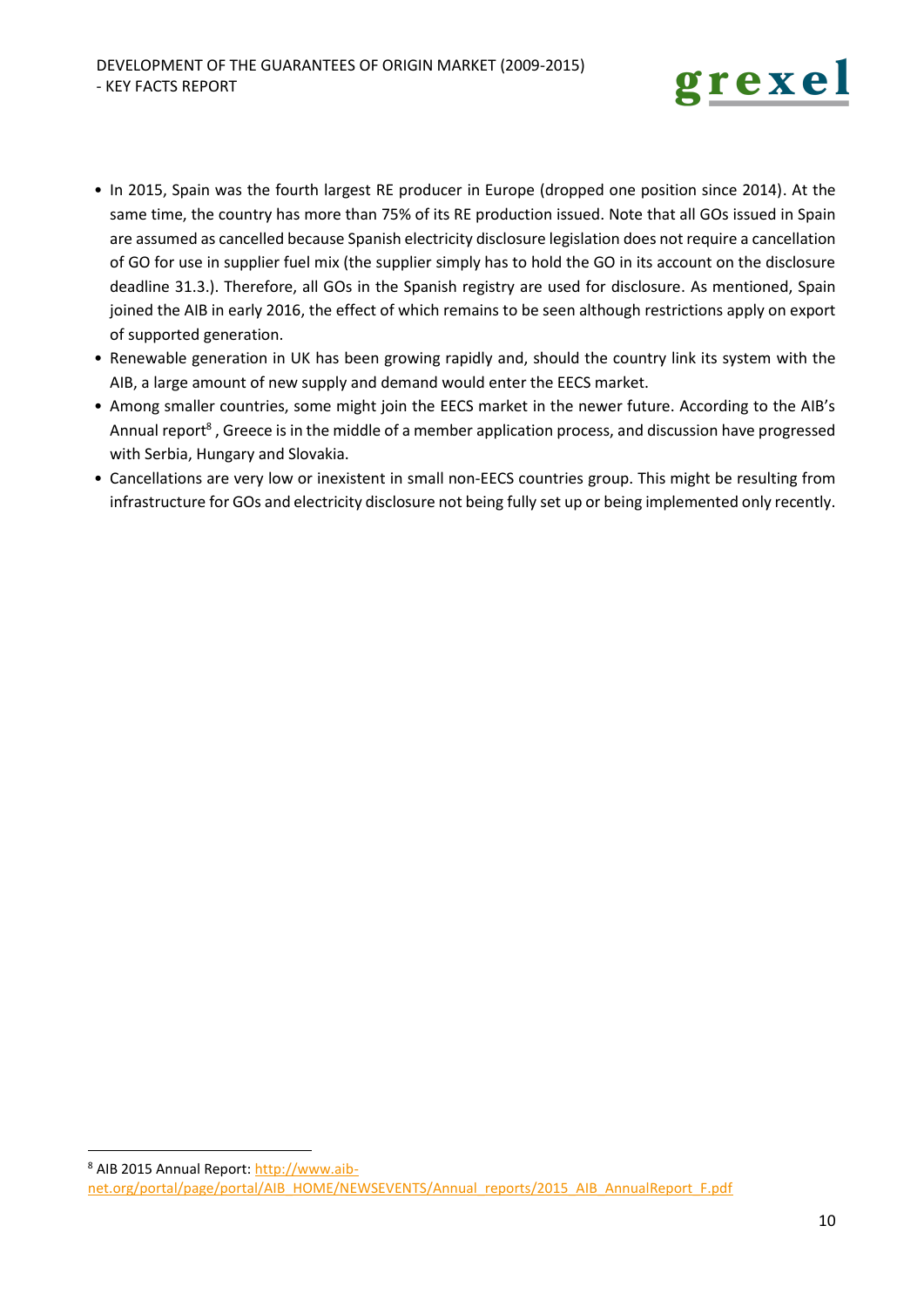DEVELOPMENT OF THE GUARANTEES OF ORIGIN MARKET (2009-2015)

#### - KEY FACTS REPORT



grexel

#### Figure 3.1 – Large EECS countries



Figure 3.2 – Small EECS countries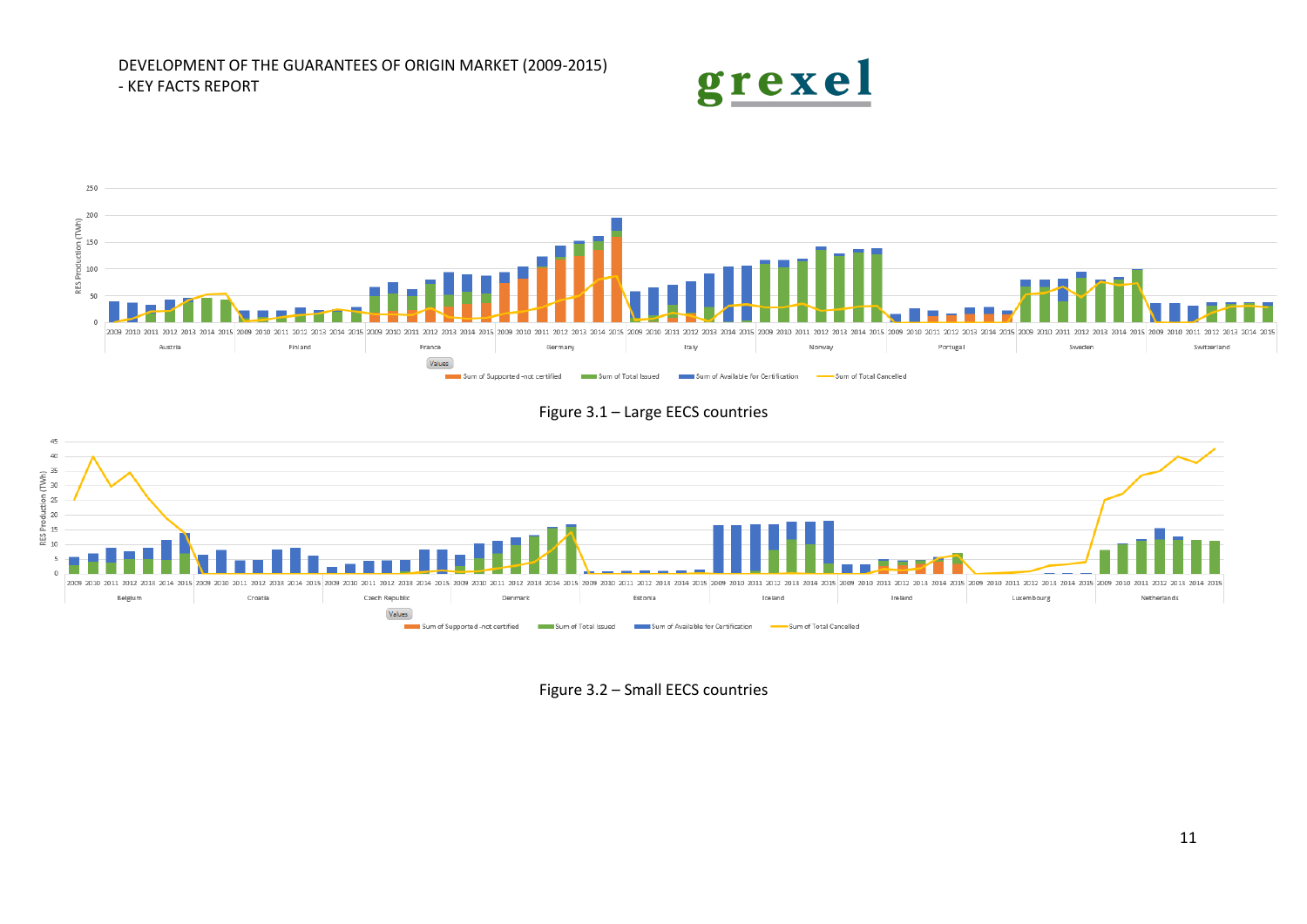







Figure 3.4 – Small Non-EECS countries